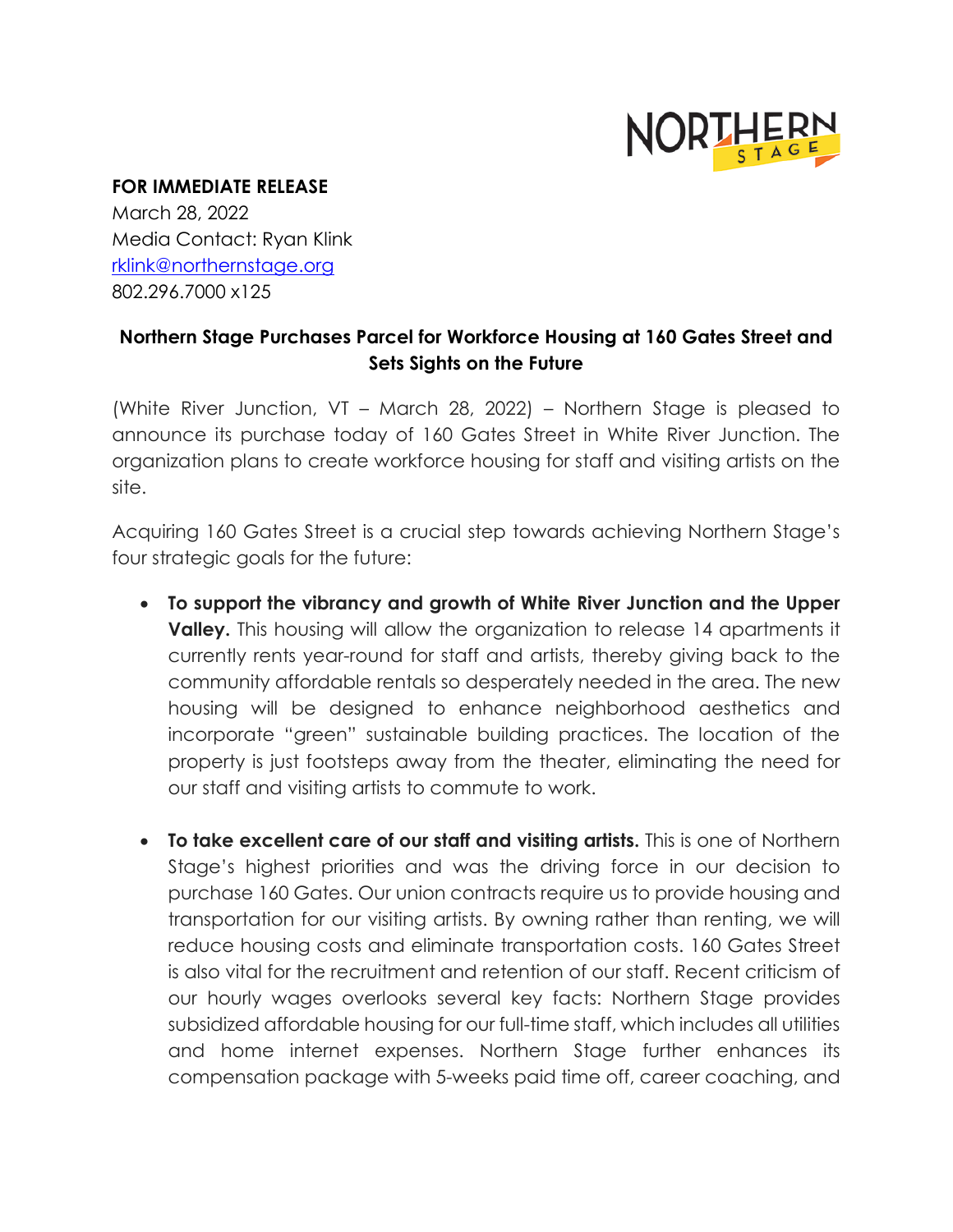mentorship. Owning our own housing will allow the theater to expand these benefits while keeping our costs under our control.

- **To achieve long-term financial viability.** A new housing development offers a more sustainable financial model for the organization, allowing the company to funnel savings from dollars not spent on rent and transportation into the education and artistic programming that is the core of what we do.
- **To provide exceptional artistic and education experiences**. We hope to include a rehearsal and lab studio space in the new housing development, which will make possible additional after-school education classes and more new play development. Being even more fully invested and rooted in White River Junction ushers in a new phase of Northern Stage's own development as an anchor arts organization, able to better serve our mission.

Producing Artistic Director Carol Dunne comments, "Remarkable artists, artisans and administrators dedicate themselves to creating miraculous work at Northern Stage. Providing housing will enhance their experience, opening the doors to those who could not afford to live and work in our region. It will make White River Junction a real home for our company members and give them a strong connection to our community." Dunne, who came to Northern Stage in 2013 and has helped to guide its renewal, adds, "Creating theater for our own unique community is our mission. What a profound difference it will make when our company members are able to live and work in this remarkable village."

Northern Stage's vision for the future is to serve as a hub working with multiple local and national organizations to establish the Upper Valley as one of the foremost arts destinations in New England. Board Chair David Grant frames the company's strategy: "We see a thriving Northern Stage as integral to a thriving region. Our investment in this housing property is in the end an investment in people – not only our staff and visiting artists, but also our community. Northern Stage contributes to our local economy by attracting over 50,000 patrons a year who come to dine, shop and enjoy a play in the Upper Valley. Our new housing in the heart of White River Jct. will bring even more business and engagement in this community we value so much."